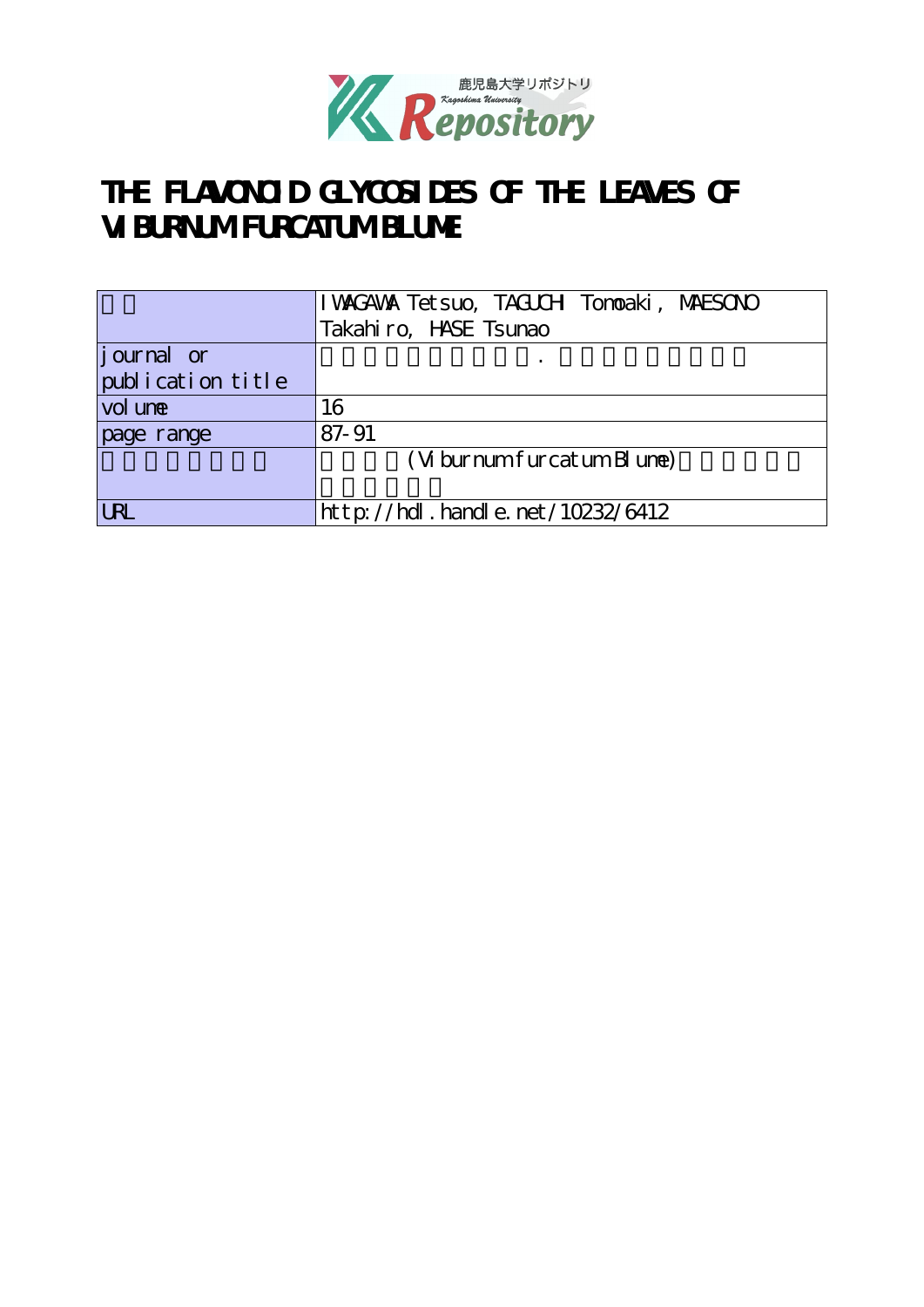# THE FLAVONOID GLYCOSIDES OF THE LEAVES OF **VIBURNUM FURCATUM BLUME**

|                   | I WACAWA Tet suo, TAGUCH Tonoaki, MAESONO  |
|-------------------|--------------------------------------------|
|                   | Takahiro, HASE Tsunao                      |
| journal or        |                                            |
| publication title |                                            |
| vol une           | 16                                         |
| page range        | 87-91                                      |
|                   | $(W$ burnum furcatum B une)                |
|                   |                                            |
| <b>LRL</b>        | ht t p://hdl . handl e. net/10232/00012466 |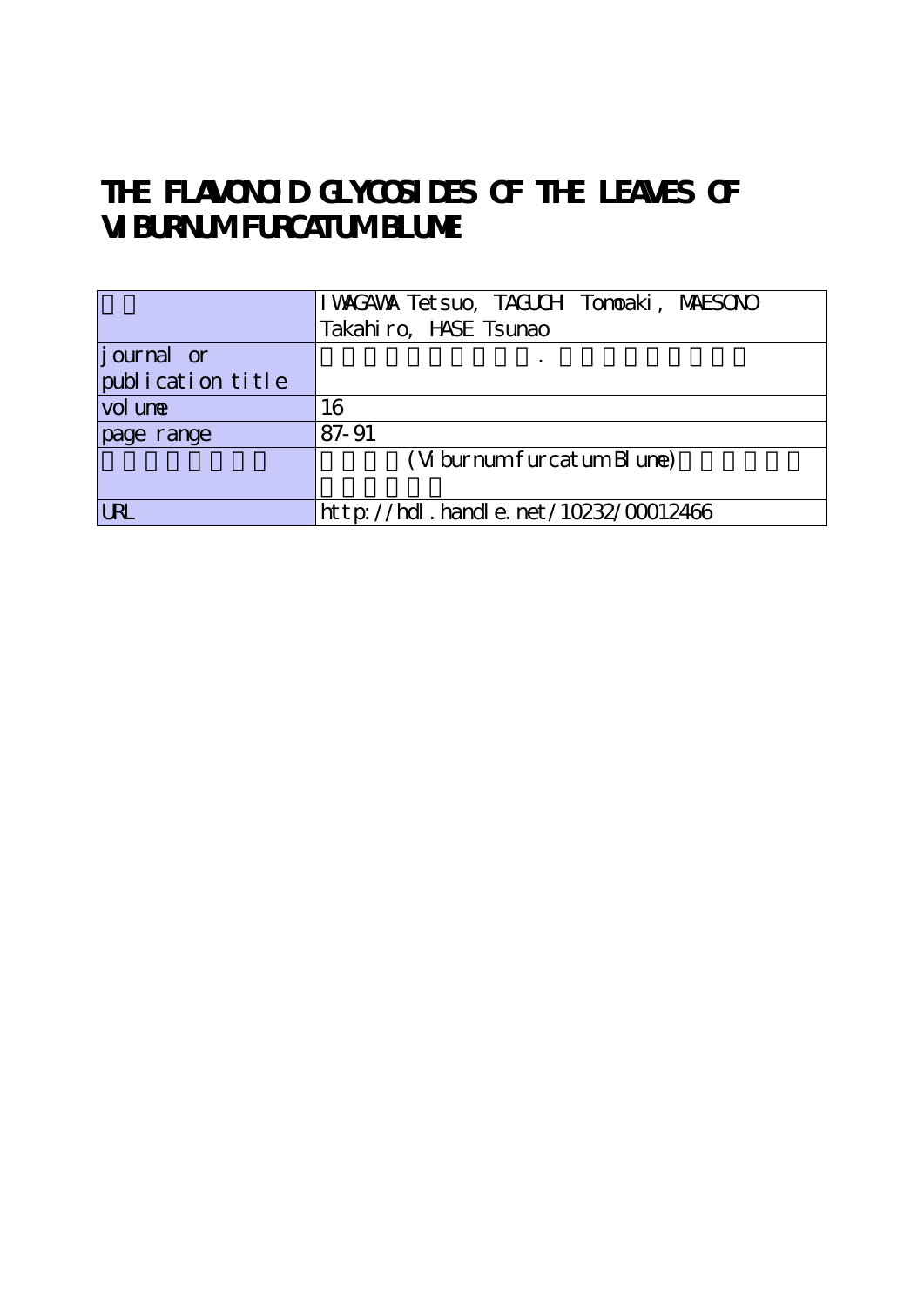Rep. Fac. Sci., Kagoshima Univ., (Math., Phys., & Chem.), No.16, p.87-91, 1983

## THE FLAVONOID GLYCOSIDES OF THE LEAVES OF VIBURNUM FURCA TUM BLUME

By

Tetsuo Iwagawa, Tomoaki Taguchi, Takahiro Maezono and Tsunao Hase\*

(Received Sep. 6, 1983)

#### Abstract

The flavonoid components of the leaves of *Viburnum furcatum* Blume were investigated. Two flavonoid glycosides were isolated, and identified as isoquercitrin (quercetin  $3-O-\beta-D$ glucoside) 1 and kaempferol  $7-O-\alpha$ -L-rhamnoside-3- $O-\beta$ -D-glucoside 2 by spectral and chemical means.

#### Introduction

Viburnum furcatum Blume is a large shrub found in the mountains of Japan and its leaves are remarkably bitter. Previous investigation of the plant described that the structure of furcatin, non-bitter phenol glycoside, which had been proposed to be  $p$ vinylphenyl 6-O-apiosyl-(1  $\rightarrow$  6)- $\beta$ -D-glucoside was revised to  $p$ -allylphenyl 4-O- $\beta$ -Dapio-D-furanosyl- $(1 \rightarrow 6)$ - $\beta$ -D-glucoside [1]. Very recently, three new bitter iridoid glycosides together with twelve known compounds have been isolated [Hase, T., Muanza-Nkongolo, D. and Iwagawa, T., unpublished results].

We have now examined the flavonoid glycosidic constituents of V. furcatum B.. The ethyl acetate soluble portion of the methanolic extract of the fresh leaves was fractionated by silica gel and polyamide column chromatographies to give compunds 1 and 2.

### Results and Discussion

Compound 1 was crystallized as yellow prisms, mp  $180-181^{\circ}$ , with a molecular formula  $C_{21}H_{20}O_{12} \cdot 1/2$  H<sub>2</sub>O. It gave a reddish purple color on reduction with magnesium and hydrochloric acid and a positive Molish test. The UV spectrum had absorption maxima at 256 nm ( $\epsilon$  25000) and 357 nm ( $\epsilon$  20000). In addition, the UV spectra of 1 in methanol and methanol-sodium acetate were similar to those of rutin  $[2]$ , which indicated that the glycosidic linkage in 1 was located at 3-position. The IR spctrum contained absorption bands of a hydroxyl group at  $3200 \text{ cm}^{-1}$ , a conjugated carbonyl at  $1660 \text{ cm}^{-1}$  and a phenyl group at 1605, 1570 and 1510 cm<sup>-1</sup>. Two doublets at  $\delta$  6.46 (1H,  $J = 2$  Hz) and 6.52 (1H,  $J$ 

Department of Chemistry, Faculty of Science, Kagoshima University, Kagoshima, Japan.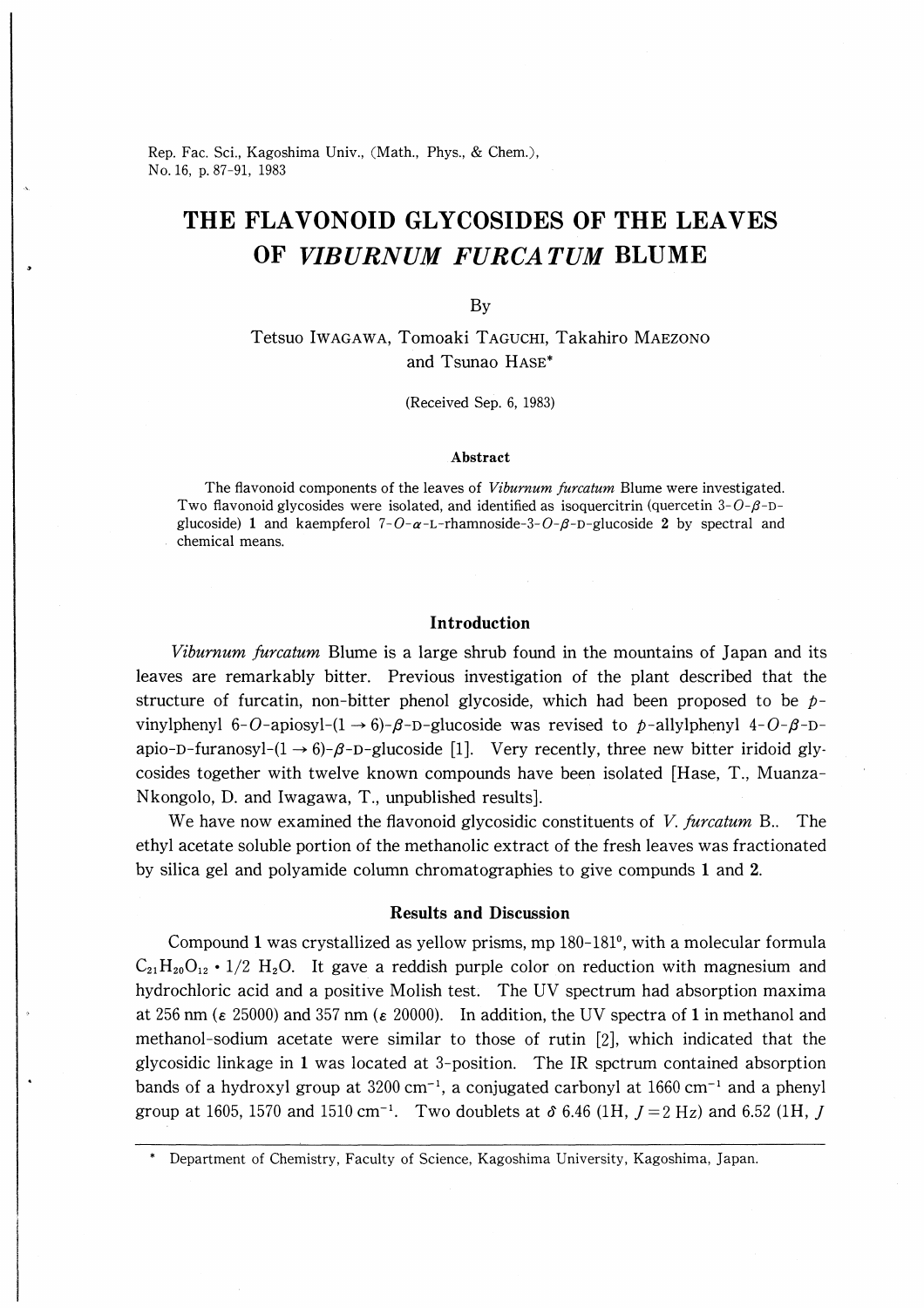$=2$  Hz) in the <sup>1</sup>H NMR spectrum were due to the protons at C-6 and C-8-positions, respectively. Signals at  $\delta$  7.12 (1H, d, J = 8 Hz), 7.88 (1H, dd, J = 2 and 8 Hz) and 8.29 (1H, d,  $J = 2$  Hz) were characteristic for a 3, 4-disubstituted B ring. These data suggested that compound 1 was isoquercetin  $3-O$ -glycoside.

On acetylation with acetic anhydride-pyridine, compound 1 yielded an octa-acetate 3, mp 174-175°,  $C_{37}H_{36}O_{20}$ . The <sup>1</sup>H NMR spectrum of the acetate indicated the presence of four alcoholic acetoxyl groups at  $\delta$  1.89-2.08 (3H  $\times$  4, s) and four phenolic acetoxyl groups at  $\delta$  2.34-2.47 (3H  $\times$  4, s).

The IR and  $H$  NMR spectra of 1 and 3 were identical with those of isoquercitrin and its acetate, respectively  $[3]$ . Compound 1 was also isolated from V, *urceolatum* Sieb. and Zucc [4J.

Compound 2 was isolated as yellow needles, mp  $260-261^{\circ}$  with a molecular formula  $C_{27}$  $H_{30}O_{15}$  • 1.5 H<sub>2</sub>O. It gave a dark green color with ferric chloride solution and a red color with magnesium-hydrochloric acid. The IR spectrum showed absorption bands of a hydroxyl groups at 3300 cm<sup>-1</sup>, a conjugated carbonyl at  $1660 \text{ cm}^{-1}$  and a phenyl group at  $1600$  cm<sup>-1</sup>.

0n acetylation with acetic anhydride-pyridine, compound 2 gave a nona-acetate 4, mp 136-137°,  $C_{45}H_{48}O_{24}$ . The <sup>1</sup>H NMR spectrum of the acetate indicated the presence of seven alcoholic acetoxyl groups at  $\delta$  1.92-2.18 (3H × 7, s) and two phenolic acetoxyl groups at  $\delta$ 2.32 and 2.44 (3H each, s). The signals corresponding to C-6 and C-8 protons appeared as an AB system at  $\delta$  6.75 and 7.08 ( $J = 2$  Hz), respectively. An A<sub>2</sub>B<sub>2</sub> system at  $\delta$  7.21 and 8.02  $(J=10 \text{ Hz})$  revealed the presence of a p-substituted phenyl group.

Hydrolysis of 2 with sulfuric acid gave kaempferol, mp  $271-273^{\circ}$  whose IR and <sup>1</sup>H NMR spectra were in accord with those of an authentic sample. D-Glucose and L-rhamnose as sugars were identified by paper chromatography.

The positions of the sugars were determined as followed. Methylation of 2 by the Purdie method followed by hydrolysis with Kiliani mixture gave a dimethylate 5, mp $>$ 300<sup>0</sup>,  $[M]^+$  at  $m/z$  314. The <sup>1</sup>H NMR spectrum of 5 showed signals due to two methoxyl groups at  $\delta$  3.69 and 3.83 (3H each s), the latter resonance of which suggested that one of the methoxyl groups was located at C-5 position. In the UV spectrum of 5 the absorption maximum at 258 nm in band II suffered bathochromic shift of 7 nm with sodium acetate, indicating the presence of a free hydroxyl group at C-7 position. The presence of the remaining methoxyl group at C′-4 position was suggested by bathochromic shift of 23 nm in band I (357 nm) with sodium methoxide. Thus, compound 5 must be  $4'$ , 5-di-O-methoxykaempferol [5]. The two glycoses therefore should be located at  $C-3$  and  $C-7$  positions.

Hydrolysis of 2 with partially deactivated Nariaginae [6] afforded astragalin (kaempferol 3-O- $\beta$ -D-glucoside) which were established by co-paper chromatography [two solvent systems:  $n-\text{BuOH}-\text{OHAc}-\text{H}_2\text{O}$  (4:1:5) and 15% OHAc]. The above results showed that compound 2 was kaempferol  $7-O-L-r$ hamnoside-3- $O-D-g$ lucoside.

To establish the anomeric configurations of two sugars, compound 2 was persilylated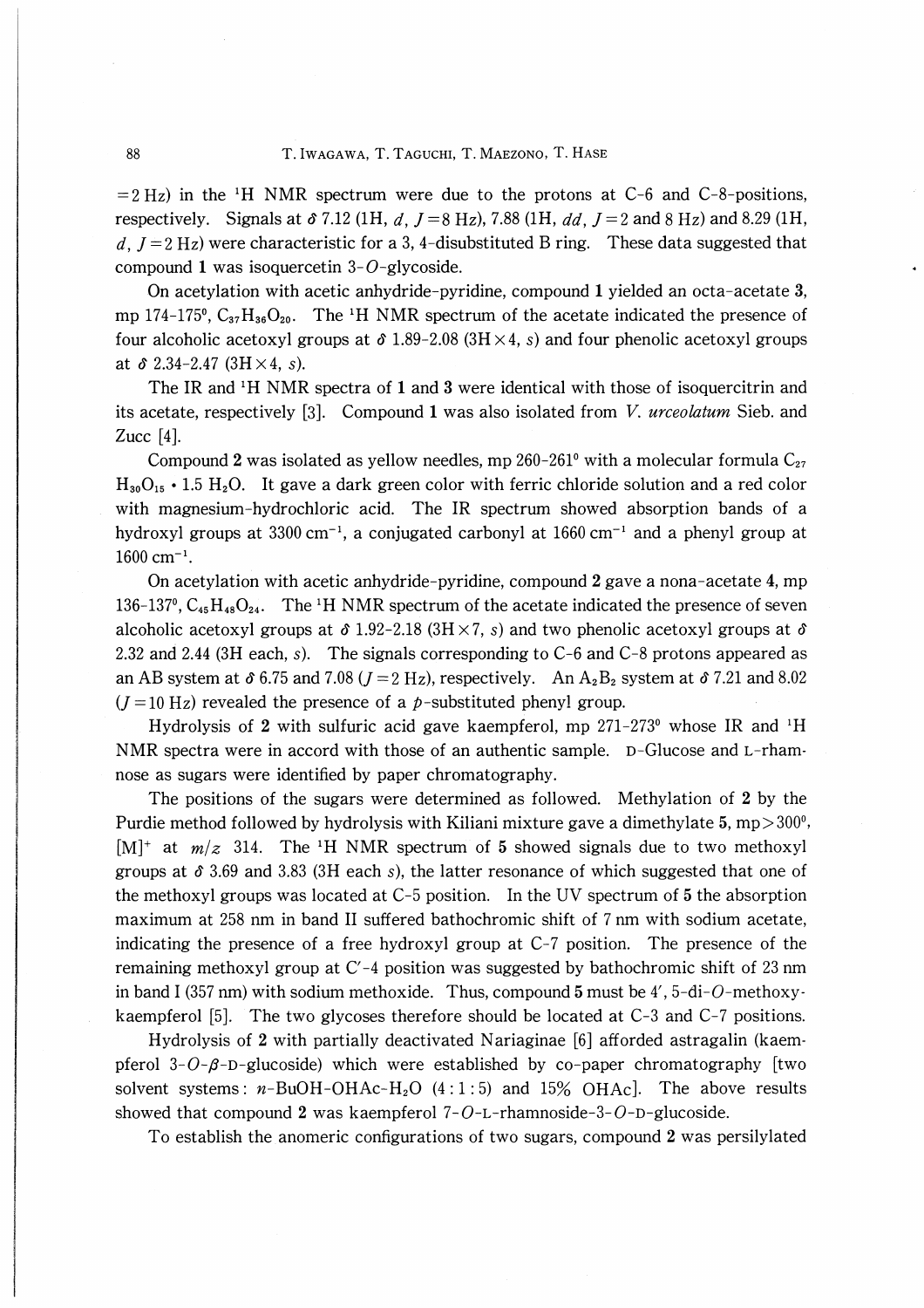with hexamethyldisilazane and trimethylsilylchlorosilane to give a silylether 6. The  $\alpha$ linkage of the L-rhamnose and the  $\beta$ -linkage of the D-glucose were assigned from the presence of the anomeric protons at  $\delta$  5.35 (1H, br s) and 6.02 (1H, d, J = 7 Hz) in the <sup>1</sup>H NMR spectrum of the silylether.

Therefore, compound 2 should be kaempferol  $7 - 0 - \alpha - L$ -rhamnoside-3- $0 - \beta - D$ -glucoside [7]. This is the first example isolated from *Viburnum* species.

#### Experimental

Extraction and isolation. Plant material was collected in the northern highlands of Kagoshima prefecture and identified by Dr. S. Sako. The fresh leaves of V. furcatum B. (12.1 Kg) were extracted with MeOH (146  $l \times 2$ ). The combined MeOH solns were concentrated to dryness to afford a dark green residue  $(1.068 \text{ Kg})$ . The residue was diluted with  $H<sub>2</sub>O$  and extracted with  $Et<sub>2</sub>O$ . The aq. soln was extracted with EtOAc to give a residue (61 g). Part of the residue (28 g) was subjected to column chromatography on Si gel with CHCl<sub>3</sub>-MeOH (80 : 20) to yield a yellow residue (162 mg), which was chromatographed on a column of polyamid with MeOH-H<sub>2</sub>O (50:50) to give isoquercitrin 1 (20 mg), yellow prisms froms MeOH, mp 180-181<sup>o</sup>, UV  $\lambda_{\text{max}}^{\text{MeOH}}$  nm ( $\varepsilon$ ): 256 (25000), 357 (20000);  $\lambda_{\text{max}}^{\text{MeOH-NaOAc}}$ nm: 267, 365;  $\lambda_{\text{max}}^{\text{MeOH-NaOMe}}$  nm: 272, 400; IR  $\nu_{\text{max}}^{\text{nuiol}}$  cm<sup>-1</sup>: 3200, 1660, 1605, 1570, 1555, 1510; H NMR  $(C_5D_5N)$ :  $\delta$  6.06(1H,  $W_{1/2}$  8 Hz), 6.46, 6.52 (1H each, d,  $J=2$  Hz), 7.12 (1H, d,  $J=8$  Hz), 7.88 (1H, dd,  $J=2$  and 8 Hz), 8.29 (1H, d,  $J=2$  Hz); Mg+HCl: (+); Molish test: (+). (Found: C, 53.46; C, 4.57%. Calc. for  $C_{21}H_{20}O_{12} \cdot 1/2$   $H_2O$ : C, 53.27; H, 4.34%).

Elution with CHCl<sub>3</sub>-MeOH (70 : 30) gave a yellow residue (2.6 g). Column chromatography of the residue on polyamide with MeOH-H<sub>2</sub>O (50:50) gave kaempferol 7-O- $\alpha$ -Lrhamnoside-3-O- $\beta$ -D-glucoside 2 (225 mg), yellow needles or prisms from MeOH-H<sub>2</sub>O, mp 260-261°, UV  $\lambda_{\text{max}}^{\text{MeOH}}$  nm ( $\varepsilon$ ): 228 (sh, 19500), 249 (sh, 17400), 267 (26000), 350 (24000);  $\lambda$  $\frac{\text{MeOH-NaOAc}}{\text{max}}$  nm : no shift ;  $\lambda_{\text{max}}^{\text{MeOH-NaOMe}}$  nm : 241, 273, 389 ; IR  $\nu_{\text{max}}^{\text{nuol}}$  cm<sup>-1</sup> : 3300, 1660, 1600, 840, 810; 'H NMR  $(C_5D_5N)$ :  $\delta$  1.62 (3H, d,  $J = 5$  Hz), 6.80, 6.97 (1H each, d,  $J = 2$  Hz), 7.32, 8.52 (2H each, d,  $J=9$  Hz); FeCl<sub>3</sub> test: (dark green); HCl+Mg: (+); Molish test: (+). (Found: C, 51.98; H, 5.10%. Calc. for  $C_{27}H_{30}O_{15} \cdot 1.5 H_2O$ : C, 52.17; H, 5.35%.)

Acetylation of 1. Compound 1 was acetylated with acetic anhydride-pyridine to give

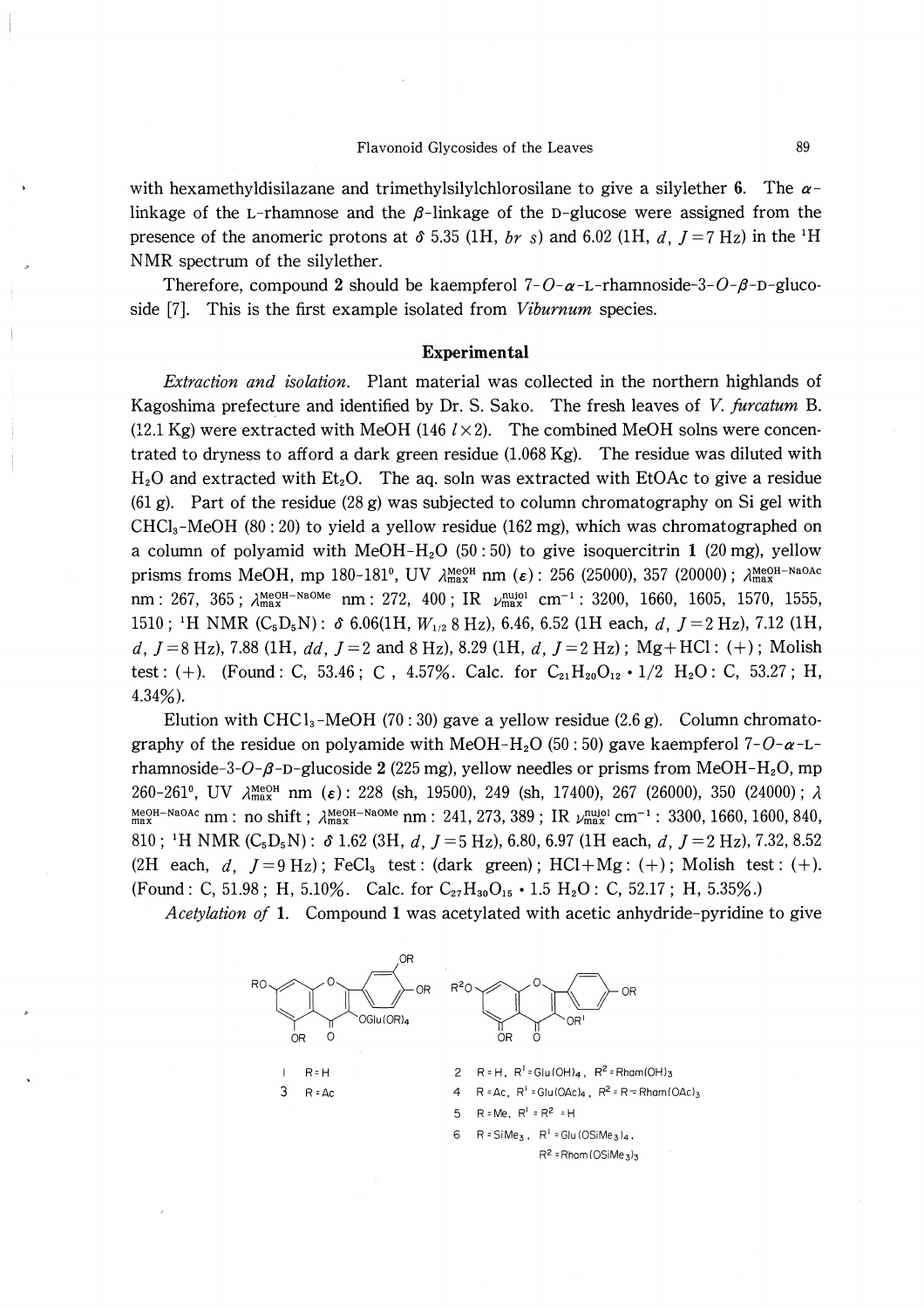prisms 3 from EtOH, mp 174-175°, IR  $\mu_{\text{max}}^{\text{nuol}}$  cm<sup>-1</sup>: 1780, 1760, 1630, 1510;<sup>1</sup>H NMR (CDCl<sub>3</sub>):  $\delta$  1.89, 1.97, 2.00, 2.08 (3H each, s), 2.34 (3H × 3, s), 2.47 (3H, s), 6.86, 7.32 (1H each, d, J = 2 Hz), 7.40, 8.10 (1H each, d,  $J = 7$  Hz), 7.96 (1H, s). (Found: C, 55.29; H, 4.44%. Calc. for  $C_{37}H_{36}O_{20}$ : C, 55.04; H, 4.46%.)

Acetylation of 2. Treatment of 2 (23 mg) with acetic anhydride-pyridine gave needles 4 (23 mg) from EtOH, mp 136-137°, IR  $\nu_{\text{max}}^{\text{nuol}}$  cm<sup>-1</sup>: 1765, 1630, 1505; <sup>1</sup>H NMR (CDCl<sub>3</sub>):  $\delta$ 1.23 (3H, d,  $J = 7$  Hz), 1.92, 1.98, 2.00, 2.02, 2.04, 2.09, 2.18, 2.32, 2.44 (3H each, s), 6.75, 7.08 (1Heach, d,  $J=2$  Hz), 7.21, 8.02 (2Heach, d,  $J=10$  Hz). (Found: C, 55.10; H, 4.89%. Calc. for  $C_{45}H_{48}O_{24}$ : C, 55.53; H, 4.98%.)

*Hydrolysis of* 2. To a soln of 1 (43 mg) in MeOH (2 ml) was added 2M  $H_2SO_4$  (2 ml) and the mixture was refluxed for 4 hr. The reaction soln was diluted with  $H_2O$ . The resulting precipitate was recrystallized from MeOH to give needles (12 mg), mp 271-273<sup>o</sup>, IR  $\nu_{\text{max}}^{\text{nuiol}}$  cm<sup>-1</sup>: 3300, 1660, 1610, 1560, 1500; <sup>1</sup>H NMR (C<sub>5</sub>D<sub>5</sub>N):  $\delta$  6.71, 6.77 (1H each, d, J  $=2$  Hz), 7.23, 8.47 (2H each, d,  $J=9$  Hz). The IR and <sup>1</sup>H NMR spectra were in good agreement with those of an authentic sample of kaemferol. The aq. soln was neutralized with excess of BaSO<sub>4</sub>, the precipitate was filtered off, and the filtrate was evaporated to dryness in vacuo. The paper chromatography of the residue showed the presence of  $L$ rhamnose and D-glucose (solvent system: EtOAc-pyridine-H<sub>2</sub>O-HOAc,  $5:5:3:1$ ).

*Methylation of* 2. A soln of 2 (35 mg) in DMF (1 ml) was treated with  $Ag_2O(200 \text{ mg})$ and MeI  $(0.8 \text{ ml})$  and stirred at  $5^{\circ}$  for 4 days. After the usual work-up, the crude product was chromatographed on Si gel with CHCl<sub>3</sub> to give a permethylate (35 mg), IR  $\nu_{\text{max}}^{\text{film}}$  cm<sup>-1</sup>: 1630, 1610, 1515, 840; <sup>1</sup>H NMR (CDCl<sub>3</sub>):  $\delta$  1.24 (3H, d, J = 6 Hz), 3.46, 3.55, 3.60, 3.83, 3.90,  $(3H \times 9, s)$ , 6.42, 6.80 (1H each, d,  $J = 2 Hz$ ), 6.96, 8.17 (2H each, d,  $J = 10 Hz$ ).

Hydrolysis of the permethylate. The permethylate (35 mg) was hydrolyzed with Kiliani mixture (1 ml) at  $110^{\circ}$  for 4 hr. The resulting precipitate was recrystallized from EtOH to give 4', 5-di-O-methylkaempferol 5 (11 mg), mp > 300°, UV  $\lambda_{\text{max}}^{\text{MeOH}}$  nm ( $\varepsilon$ ): 258 (39900), 305 (22600), 357 (59300);  $\lambda_{\text{max}}^{\text{MeOH-NaOAc}}$  nm: 265, 301, 363;  $\lambda_{\text{max}}^{\text{MeOH-NaOMe}}$  nm: 273, 380; IR  $\nu_{\text{max}}^{\text{KBr}}$  cm<sup>-1</sup>: 3600-3000, 1650, 1610, 1560, 1500, 820; <sup>1</sup>H NMR (C<sub>5</sub>D<sub>5</sub>N):  $\delta$  3.69, 3.83 (3H each, s), 6.35, 6.87 (1Heach, d,  $J = 2$  Hz), 7.05, 8.41 (2Heach, d,  $J = 8$  Hz); MS  $m/z$ : 314 [M]<sup>+</sup>.

*Enzymatic partial hydrolysis of* 2. To a soln of 1 (50 mg) in H<sub>2</sub>O (25 ml), pH to 6.7 by dilute alkali, was added partially deactivated Nariaginae soln [5] (5 ml). After the mixture had been left to stand for 5 days at  $45^{\circ}$ , the crude crystals were deposited. The identification of the aglycone as astragalin (kaempferol  $3-O$ - $\beta$ -D-glucosie) was performed by co-paper chromatography [solvent systems: n-BuOH-HOAc-H<sub>2</sub>O  $(4:1:5)$ : Rf  $(0.86)$ ; 15% AcOH:  $Rf(0.42)$ ].

*Persilylation of* 1. Me<sub>3</sub>SiNHSiMe<sub>3</sub> (1 ml) and Me<sub>3</sub>SiCl (1 ml) were added to a soln of  $1(42 \text{ mg})$  in pyridine (0.5 ml) and the mixture was stirred at room temp, for 10 min. Excess of the solvent and the reagents was removed in vacuo and the residue was extracted with CCl<sub>4</sub>. Removal of the solvent gave a silylether 6, <sup>1</sup>H NMR (CCl<sub>4</sub>):  $\delta$  1.29 (3H, m), 3.47-4.11 (10H, m), 5.35 (1H, br s), 6.02 (1H, d,  $J = 7$  Hz), 6.49 6.88 (1H each, d,  $J = 2$  Hz), 7.02, 8.15(2H each,  $d$ ,  $J=9$  Hz).